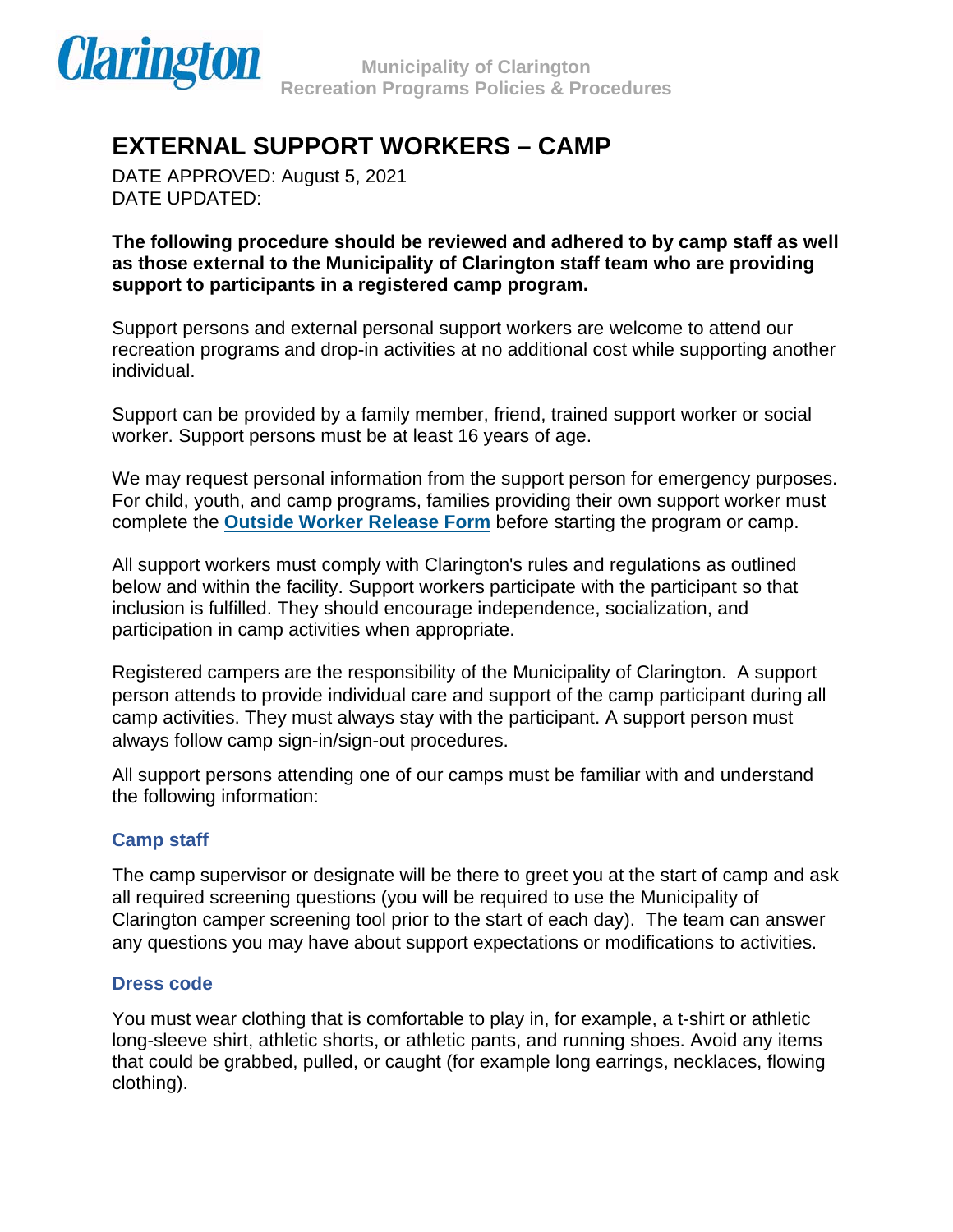

DATE APPROVED: August 5, 2021 DATE UPDATED:

Be prepared for outside activities (rain or shine) at minimum have sunscreen, a hat, and a reusable/non-breakable water bottle.

### **Punctuality**

A participant who needs support and is bringing an external support worker with them, cannot attend camp until their support person arrives. It is not safe for the participant to be unsupported or unattended at any time, even for a few minutes. Communicate with the family of your participant if you're running late or going to be away so they can make other arrangements.

## **Personal Protective Equipment (PPE)**

You are required to provide your own PPE in accordance with the type of care being provided (ex. gowns, gloves, face shield, etc.). Please note face masks are always required and goggles are required when minimum 2 metre or 6 feet physical distancing cannot be maintained. If a support worker is a member of the same household as the camper, a face mask will suffice and goggles will be required if distance cannot be maintained between other campers.

You will be required to follow all [Provincial and governing safety regulations surrounding](https://www.health.gov.on.ca/en/pro/programs/publichealth/coronavirus/docs/2019_summer_day_camps_guidance.pdf)  [COVID-19.](https://www.health.gov.on.ca/en/pro/programs/publichealth/coronavirus/docs/2019_summer_day_camps_guidance.pdf)

#### **Cell phones, photos, and video**

Cell phone use must be minimal and used for immediate work-related matters only. You cannot use your phone to record or take pictures during camp. If a parent is requesting pictures of their child, please have the parent speak directly to the camp staff on duty.

## **Taking Breaks / Leaving the Camp Location**

Camp participants are encouraged to remain with the camp program as much as possible for a more inclusive experience. From time to time, campers may benefit from quiet time or a sensory break away from the main camp activity. An appropriate location for this break should be discussed and determined between the on-site camp supervisor and the support worker. Always ask for assistance in how to address the needs of your camper.

Should the camper need to take this break away from the camp group location (i.e., move to the lobby from the gym), sign-in/sign-out procedures must be followed with the camp supervisor before leaving the space / property. External Support Workers must be designated on the release form if the camper will be leaving the camp with them.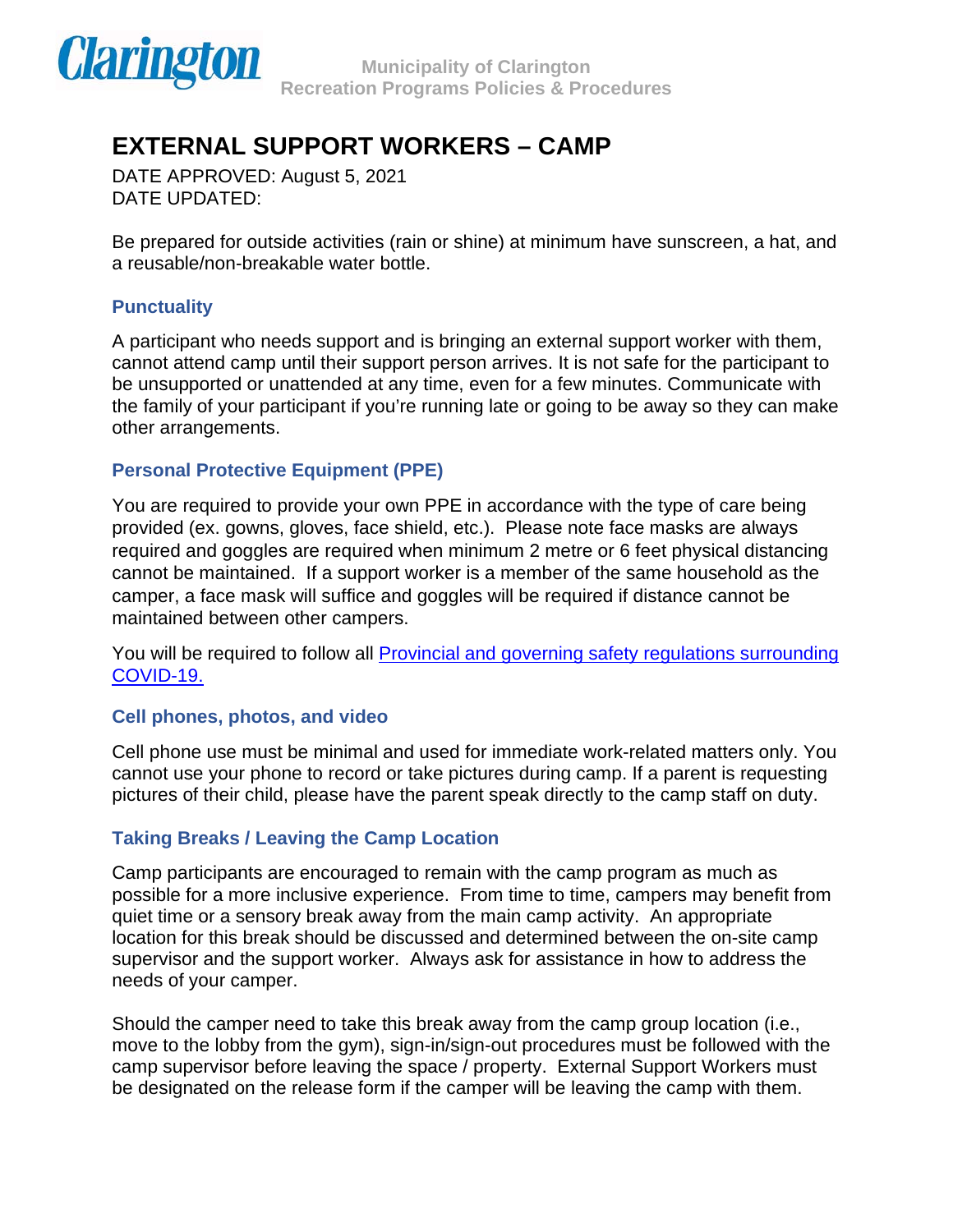

DATE APPROVED: August 5, 2021 DATE UPDATED:

### **Washroom procedures**

At the present time, due to COVID restrictions, scheduled group bathroom breaks occur regularly throughout the day. During these visits, you must accompany your camper to the washroom. If your camper must use the bathroom outside of these scheduled visits or for more extensive toileting support (i.e., diapering, cleaning, etc), notify a camp staff who will accompany you out of the camp space to the washroom facilities.

As an external support person, you may not take any other campers to the washroom with you. All campers and staff in the group must follow camp washroom procedures:

- [Handwashing to prevent the spread of COVID-19](https://www.canada.ca/content/dam/phac-aspc/documents/services/publications/diseases-conditions/coronavirus/covid-19-handwashing/covid-19-handwashing-eng.pdf)
- [Using hand sanitizer](https://www.publichealthontario.ca/-/media/documents/J/2009/jcyh-handrub.pdf?la=en)

## **Accessible equipment**

Equipment is restricted and limited at camp. All toys are provided and cleaned according to COVID-19 requirements. We understand that some participants use equipment as a comfort to reduce anxiety or over-stimulation.

Return equipment to the appropriate storage container after use. If the equipment is broken or no longer safe to use, inform camp staff.

Due to restrictions, this year we are discouraging participants from bringing items from home unless it is a needed mobility or communication device. This equipment may need to be cleaned prior to entering the facility and should be cleaned after removal from the facility. The Municipality is not responsible for any loss, theft, or damage that may occur.

#### **Confidentiality**

Treat the camp participant's personal information with sensitivity and confidentiality. It is inappropriate to share personal information about the person you support with anyone, including other campers. There are times when you may need to share some information with municipal staff if there is risk to the participant's health and safety.

If you're concerned about the behaviour of other campers, speak to the Community Development Coordinator or on-site recreation staff as soon as possible.

#### **Safety**

Any injuries sustained by either the camper or you as the support person must be immediately reported to the applicable supervisor.